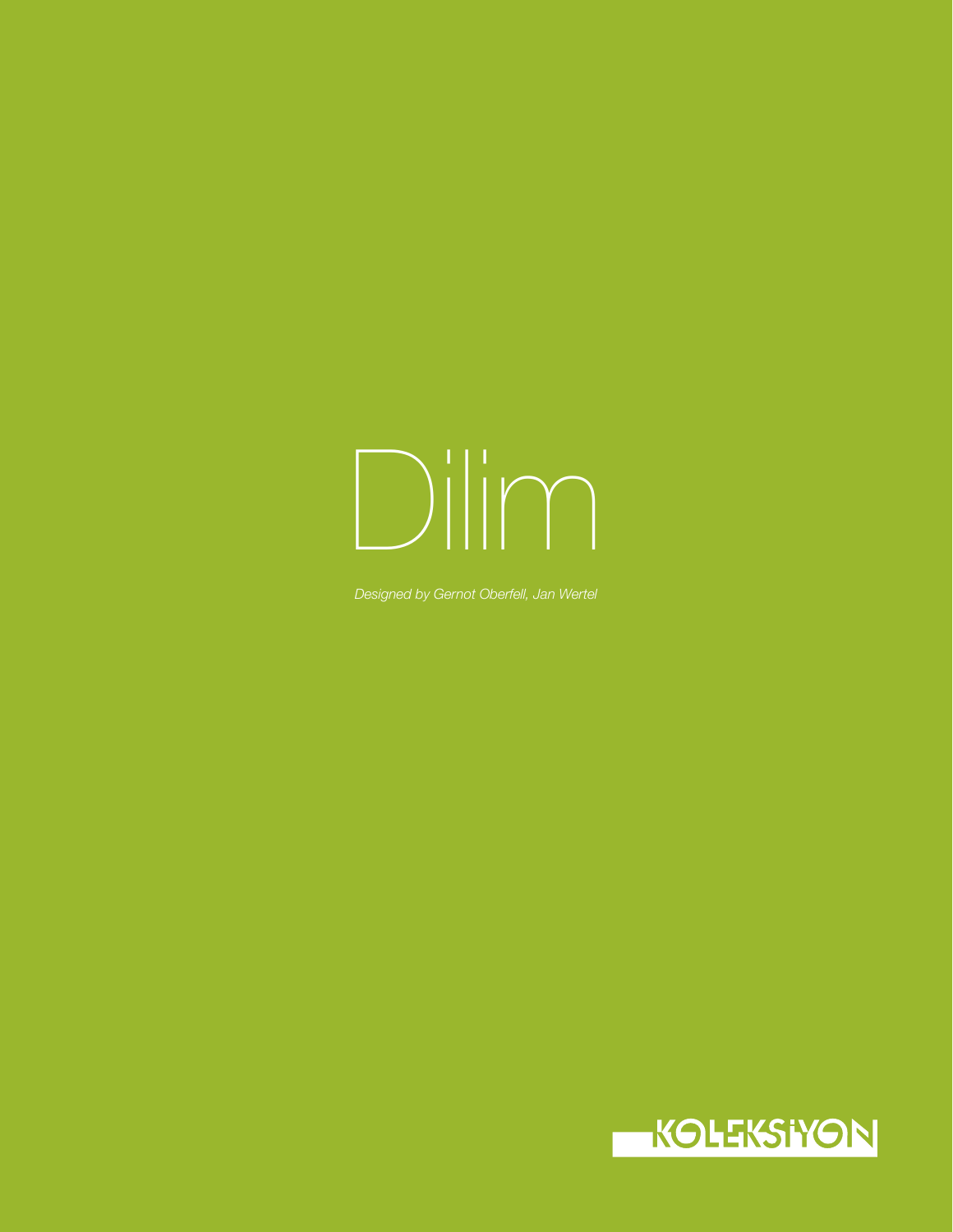

Your office habitat may re-create your working habits. Now, it's time to re-work your office.



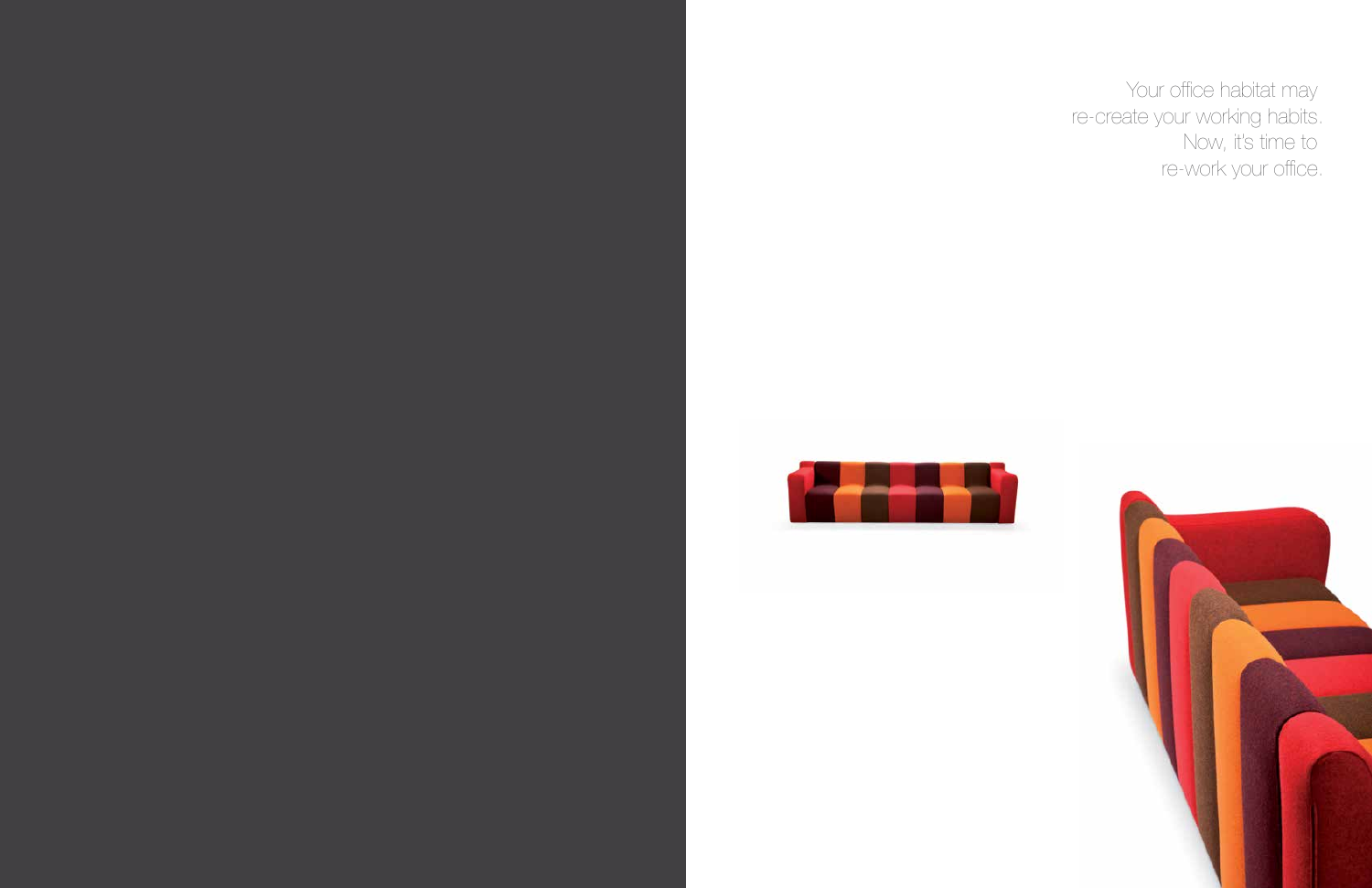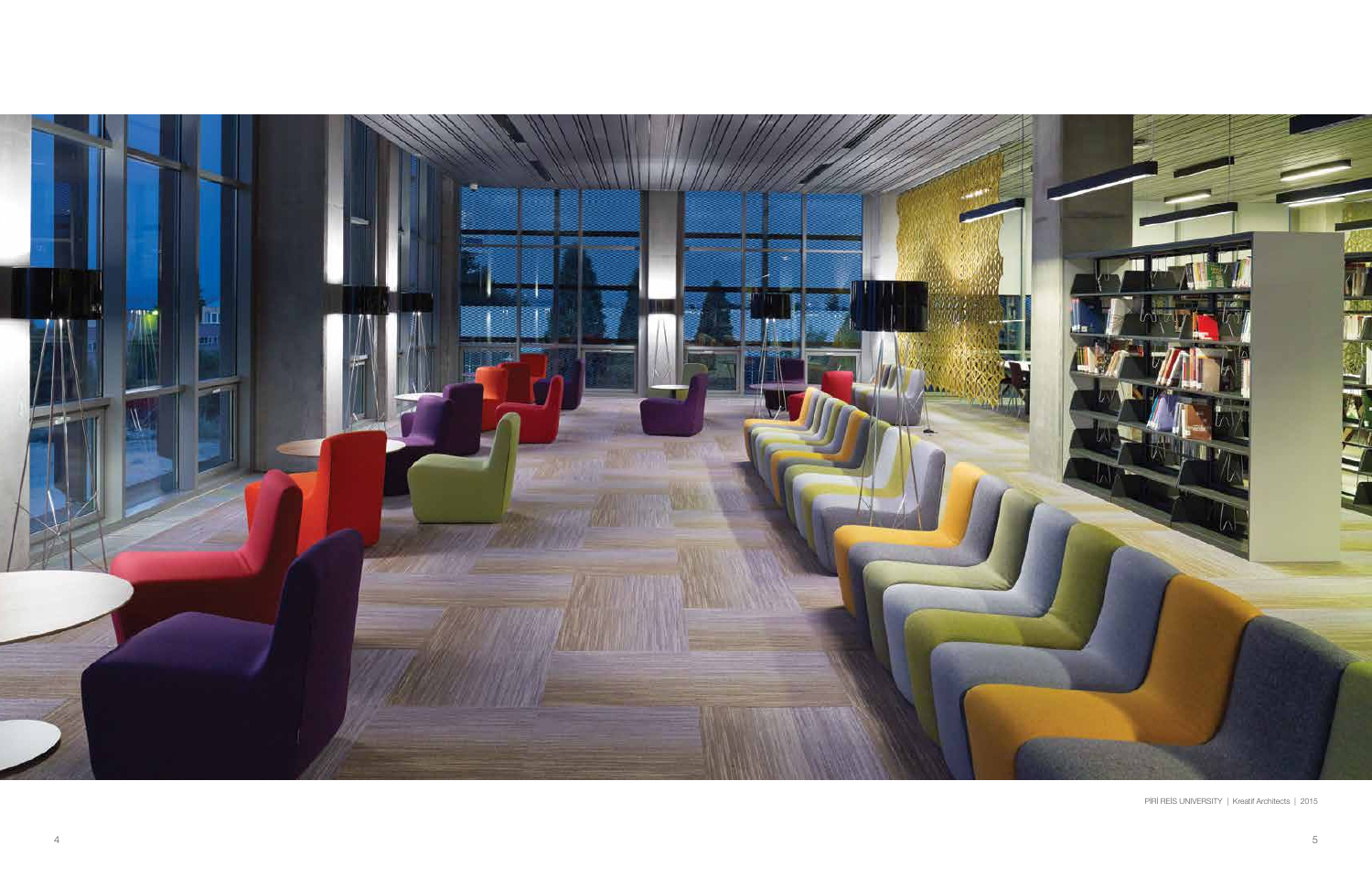

Dilim is a modular sofa or single chair designed for offices, bars, hotels and waiting areas, and is offered in a way that allows designers to explore the available combinations of coloured fabrics.



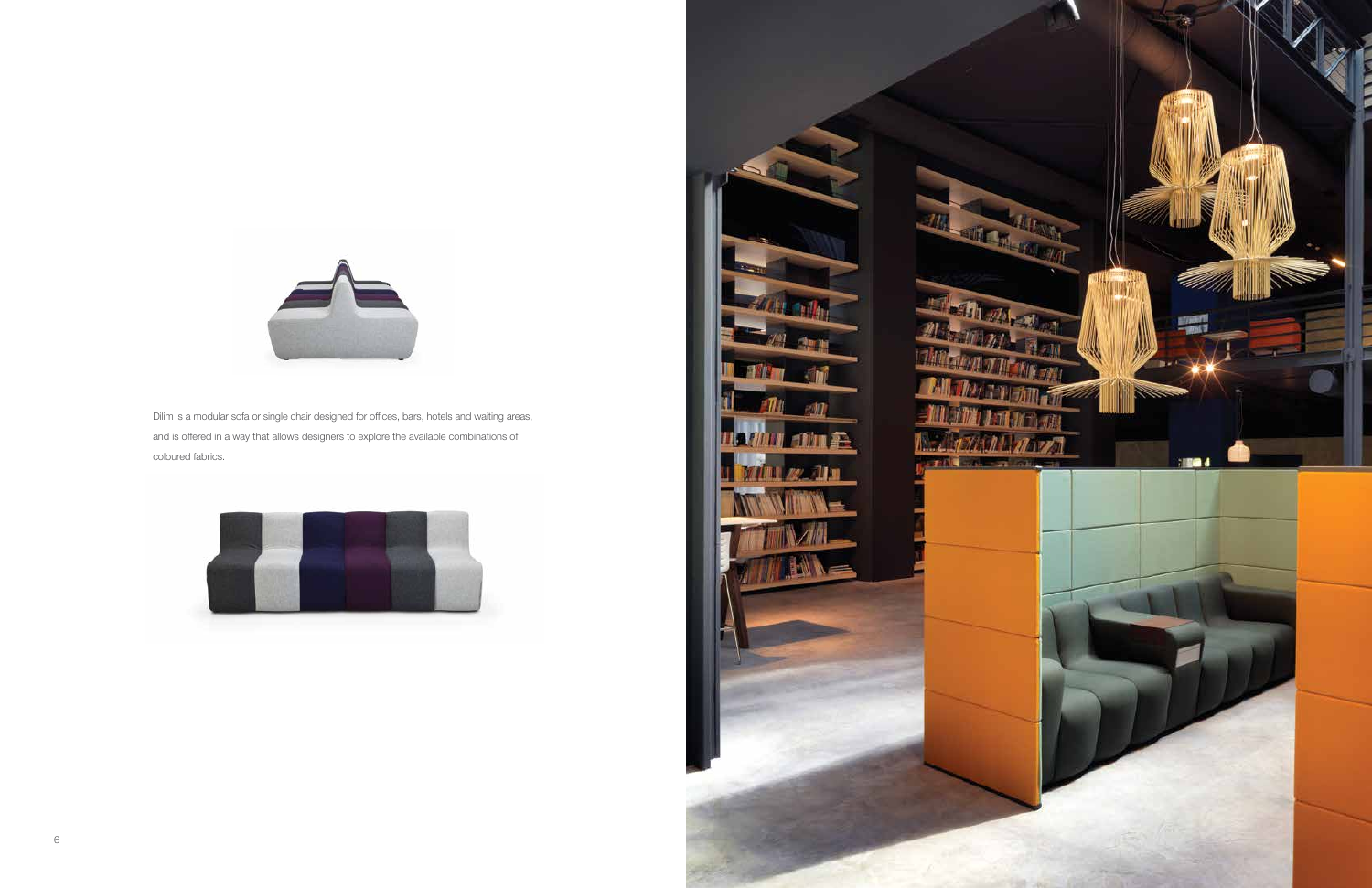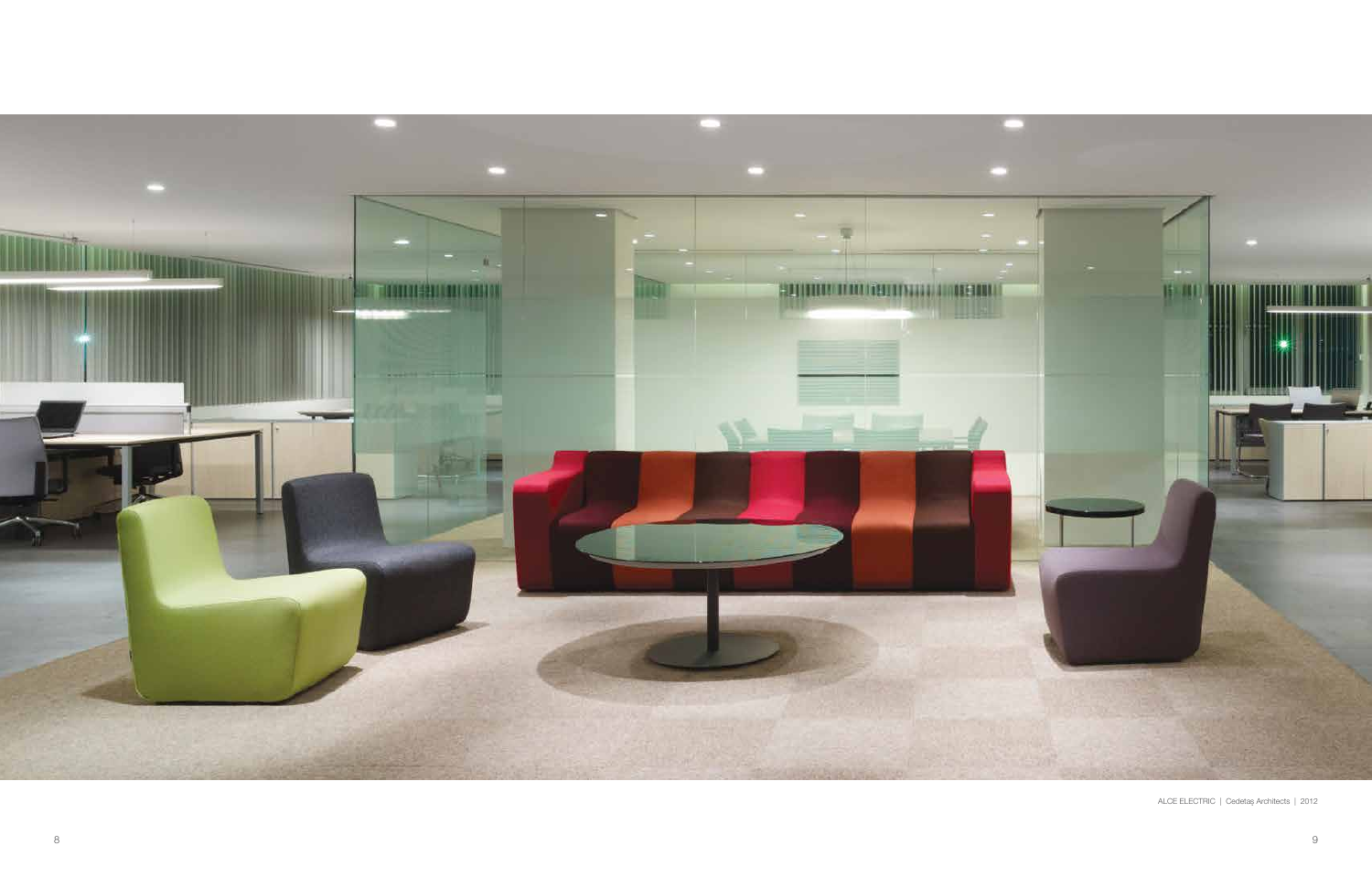Dilim sofa can satisfy different demands with the different sizes and options it presents. The back-to-back version, for example, might be used in offices or various waiting areas, or matched in with other furniture systems.







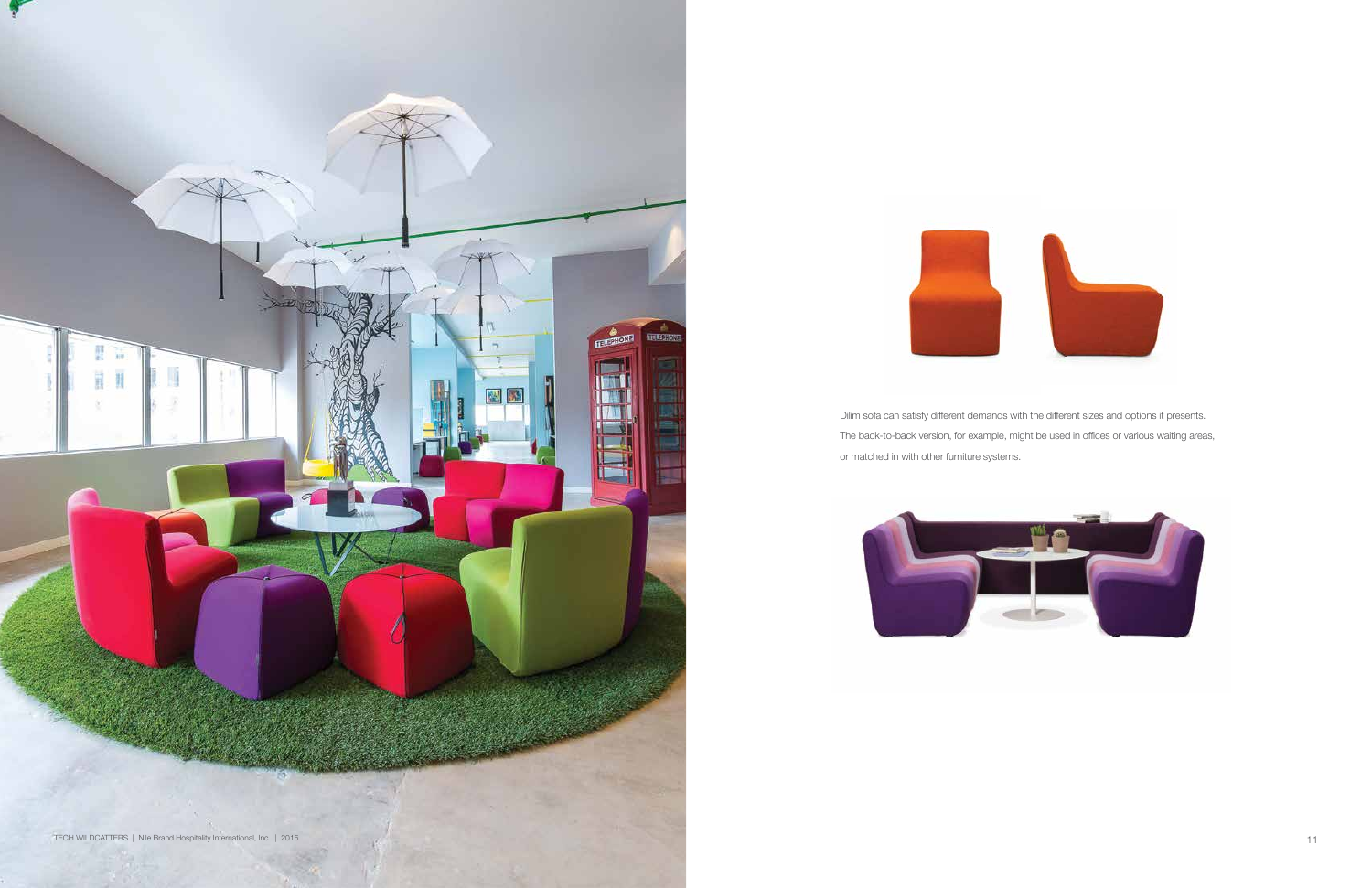

ANADOLU SİGORTA | Erginoğlu & Çalışlar Architects | 2013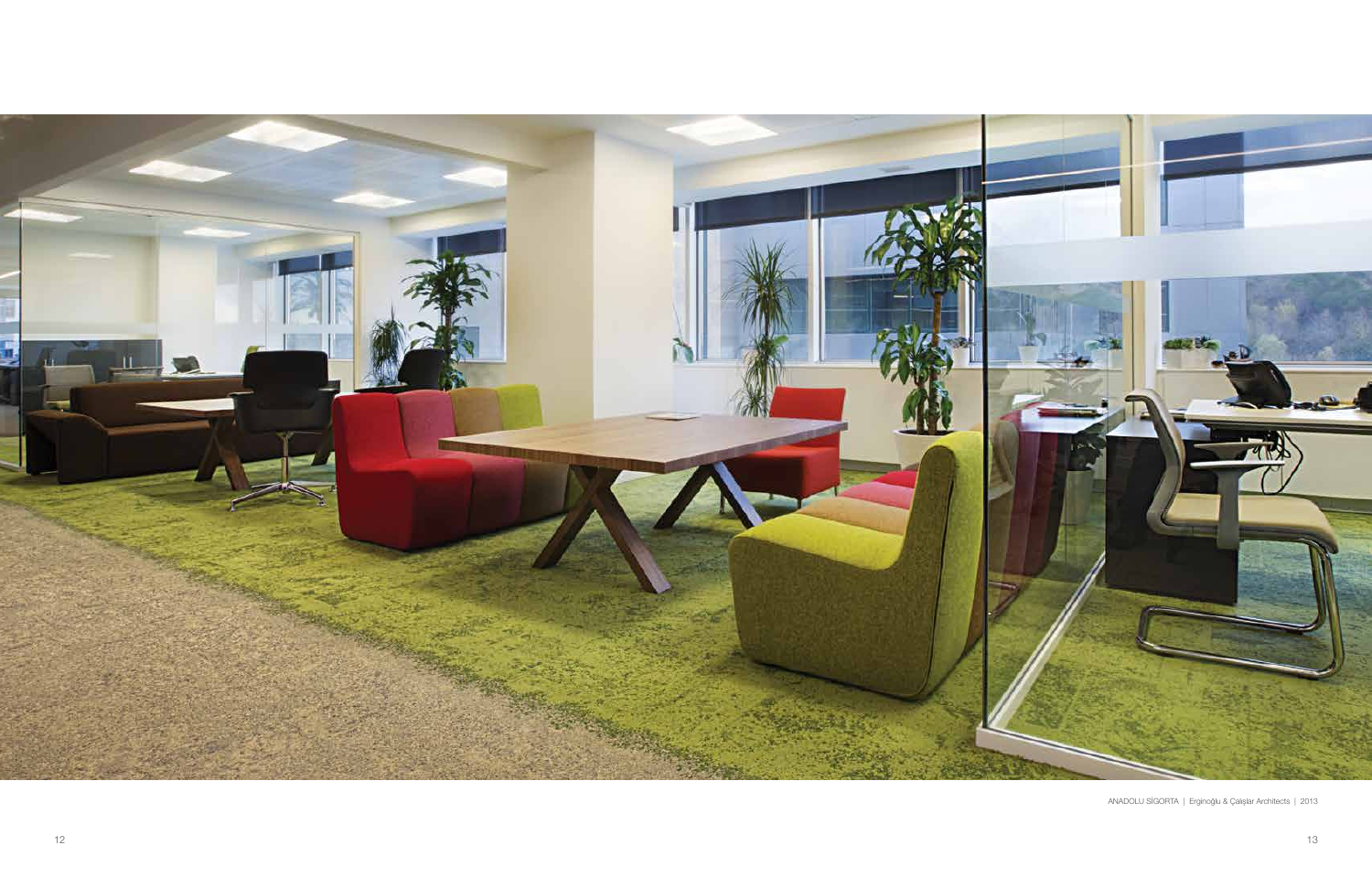MERCEDES-BENZ TURK | Boytorun Architects | 2015



The high-back version can be used to create a cellular environment for meetings and working or for reading and resting within common areas. The upholstered surface of the high back sofa assists in helping to isolate noise which might otherwise be a critical problem in open office layouts.



■画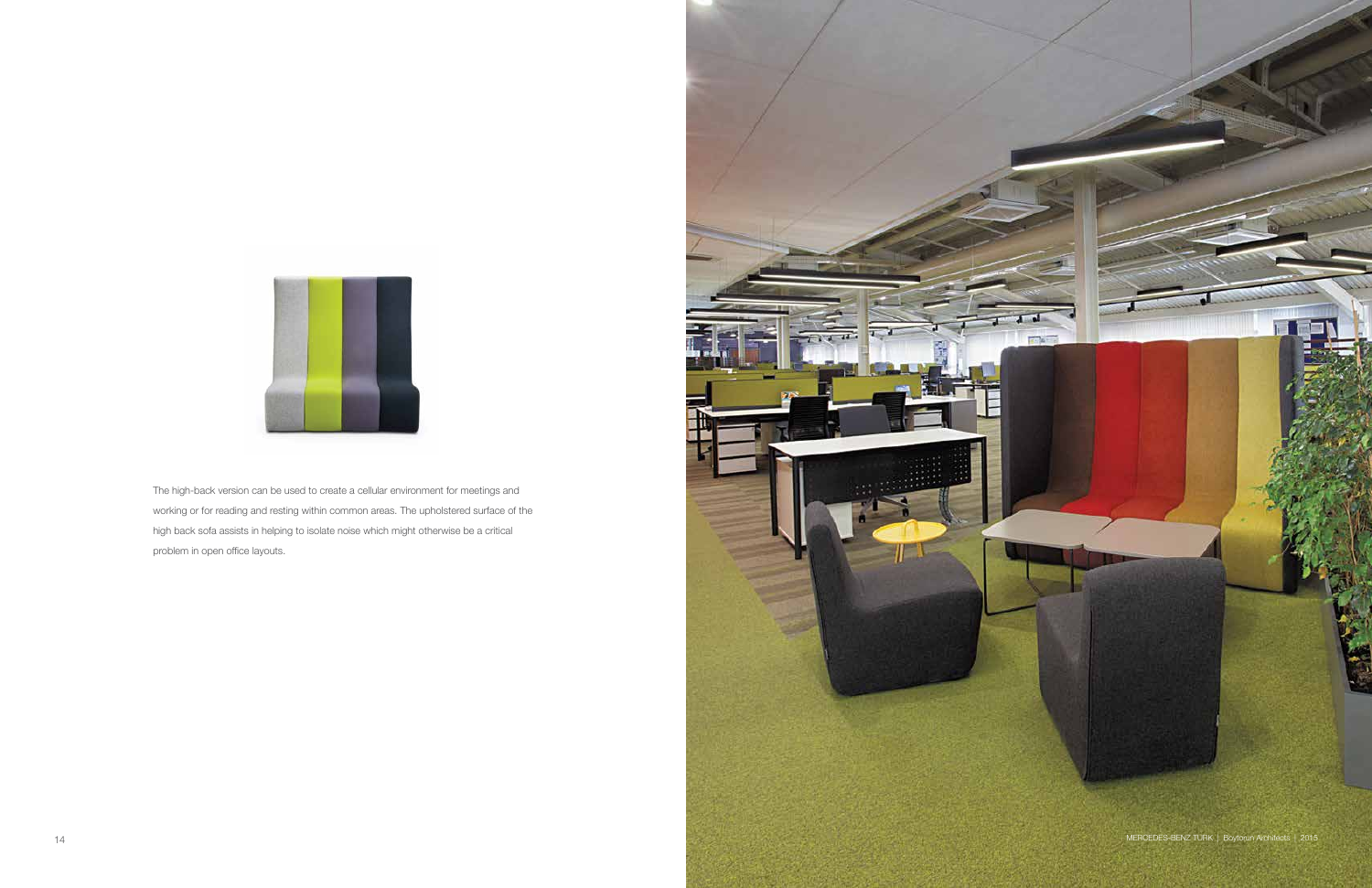

ADS55 L: 550 mm / 21.6 inch D: 758 mm / 29.8 inch H: 766 mm / 30.2 inch



ADS175 L: 1750 mm / 68.9 inch D: 758 mm / 29.8 inch H: 766 mm / 30.2 inch



CT140 L: 1400 mm / 55.1 inch D: 1404 mm / 55.3 inch H: 766 mm / 30.2 inch



ADS105+DK L: 1250 mm / 49.2 inch D: 758 mm / 29.8 inch H: 766 mm / 30.2 inch





ADS105 L: 1050 mm / 41.3 inch D: 758 mm / 29.8 inch H: 766 mm / 30.2 inch



ADS210 L: 2100 mm / 82.7 inch D: 758 mm / 29.8 inch H: 766 mm / 30.2 inch

## **Technical** Specifications



CT175 L: 1750 mm / 68.9 inch D: 1404 mm / 55.3 inch H: 766 mm / 30.2 inch



PK+ADS105 L: 1400 mm / 55.1 inch D: 758 mm / 29.8 inch H: 766 mm / 30.2 inch

ADS140 L: 1400 / 55.1 inch D: 758 / 29.8 inch H: 766 mm / 30.2 inch

YADS175 L: 1750 mm / 68.9 inch D: 728 mm / 28.7 inch H: 807 mm / 31.8 inch

DK+ADS105 L: 1250 mm / 49.2 inch D: 758 mm / 29.8 inch H: 766 mm / 30.2 inch

ADS105+PK L: 1400 mm / 55.1 inch D: 758 mm / 29.8 inch H: 766 mm / 30.2 inch



#### Materials & Finishes

● 3 mm (0.1 inch) MDF is fixed onto the case with staple.

● Special upholstery adhesive is used for covering sponge onto the case.

 Frame of all types are from metal and in combined way through the use of 20x20x1.2 mm (0.8x0.8x0.05 inch) and 15x15x1.2 mm (0.6x0.6x0.05 inch) box profiles. In order to fix the covers, laths are screwed onto the case. For the cases, anti-corrosive and anti-rust paint are used. In order to have a smooth surface, case is coated with 3 mm (0.1 inch) MDF.

> **•** For the connections of armrest modules clamps and connection elements are used.

Technical Details

 In order to have comfort for sitting, seats are covered with 5 cm (2 inch) 34d hr sponge on 2 cm (0.8 inch) 22 d gray sponge and backs are covered with 5 cm (2 inch) 34d hr sponge with bowing application on the seat and back through the use of 150 gr (0.3 lbs) fiber, and covered with 150 gr (0.3 lbs) fiber and fixed. For other external sections, 5 mm (2 inch) 32 d gray sponge is used and cnc sponge is used in order to have necessary form on the upper back sections of all the types. The fabric is sewed onto whitened case suitably according to divisions of cover modules.

 In order to upholster the cases, zip is used for the lower edges of the seat.

 Sofa cases in this group are manufactured as a fixed system.

#### Fastening elements

 Plastic feets are connected to case with screws.







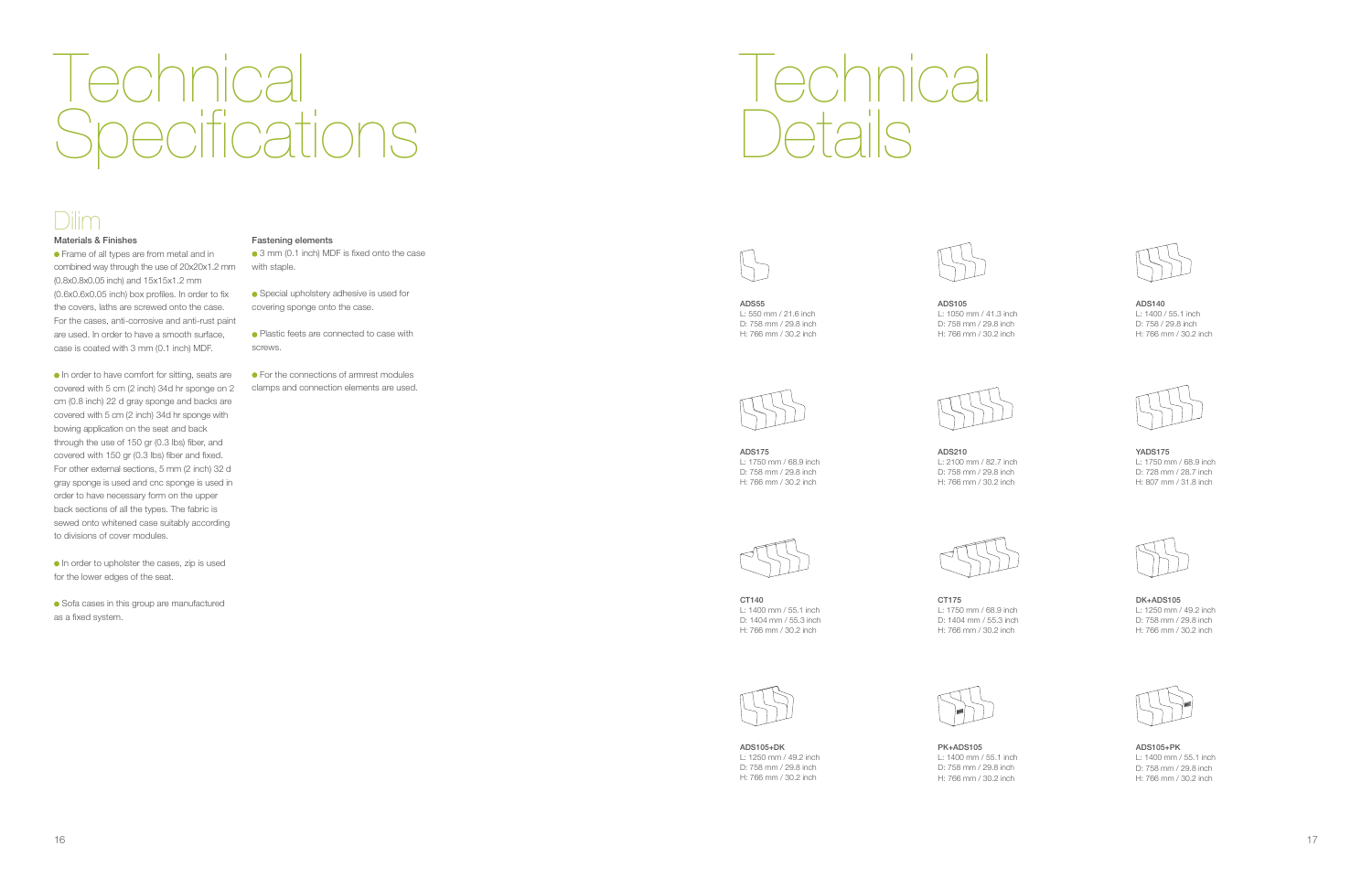## nnica Details



DK+ADS105+PK L: 1600 mm / 63.0 inch D: 758 mm / 29.8 inch H: 766 mm / 30.2 inch



PK+ADS105+DK L: 1600 mm / 63.0 inch D: 758 mm / 29.8 inch H: 766 mm / 30.2 inch



DK+ADS105+PK+ADS105+DK L: 2850 mm / 112.2 inch D: 758 mm / 29.8 inch H: 766 mm / 30.2 inch

KSP74 L: 747 mm / 29.4 inch D: 747 mm / 29.4 inch H: 585 mm / 23.0 inch

#### KSP72 L: 727 mm / 28.6 inch D: 727 mm / 28.6 inch H: 437 mm / 17.2 inch





COMP\_ADS140 L: 2429 mm / 95.6 inch D: 1600 mm / 63.0 inch H: 767 mm / 30.2 inch



COMP\_ADS175 L: 2429 mm / 95.6 inch D: 1950 mm / 76.8 inch H: 767 mm / 30.2 inch



COMP\_ADS210 L: 2429 mm / 95.6 inch D: 2300 mm / 90.6 inch H: 767 mm / 30.2 inch



DK+ADS175+DK L: 2150 mm / 84.6 inch D: 758 mm / 29.8 inch H: 766 mm / 30.2 inch



DK+ADS210+DK L: 2500 mm / 98.4 inch D: 758 mm / 29.8 inch H: 766 mm / 30.2 inch



DK+ADS245+DK L: 2850 mm / 112.2 inch D: 758 mm / 29.8 inch H: 766 mm / 30.2 inch



AS140 L: 1400 mm / 55.1 inch D: 820 mm / 32.3 inch H: 1200 mm / 47.2 inch



YYS175 L: 1750 mm / 68.9 inch D: 790 mm / 31.1 inch H: 1500 mm / 59.1 inch



AS175 L: 1750 mm / 68.9 inch D: 820 mm / 32.3 inch H: 1200 mm / 47.2 inch

#### YD02\_YS140\_YD02

L: 1520 mm / 59.8 inch D: 820 mm / 32.3 inch H: 1500 mm / 59.1 inch



YD02\_YS175\_YD02 L: 1870 mm / 73.6 inch D: 820 mm / 32.3 inch H: 1500 mm / 59.1 inch



RADS74 L: 745 mm / 29.3 inch D: 786 mm / 30.9 inch H: 766 mm / 30.2 inch



RADS143 L: 1439 mm / 56.7 inch D: 854 mm / 33.6 inch H: 766 mm / 30.2 inch

#### RADS203

L: 2036 mm / 80.2 inch D: 961 mm / 37.8 inch H: 766 mm / 30.2 inch





AGT199 L: 1994 mm / 78.5 inch D: 925 mm / 36.4 inch H: 810 mm / 31.9 inch

| æ |
|---|
|   |

#### OPTIONAL METAL SHEET COFFEE TABLE

L: 358 mm / 14.1 inch D: 250 mm / 9.8 inch H: 100 mm / 3.9 inch



DK+ADS105+PK+ADS140+DK L: 3200 mm / 126.0 inch D: 758 mm / 29.8 inch H: 766 mm / 30.2 inch



DK+ADS140+PK+ADS105+DK L: 3200 mm / 126.0 inch D: 758 mm / 29.8 inch H: 766 mm / 30.2 inch





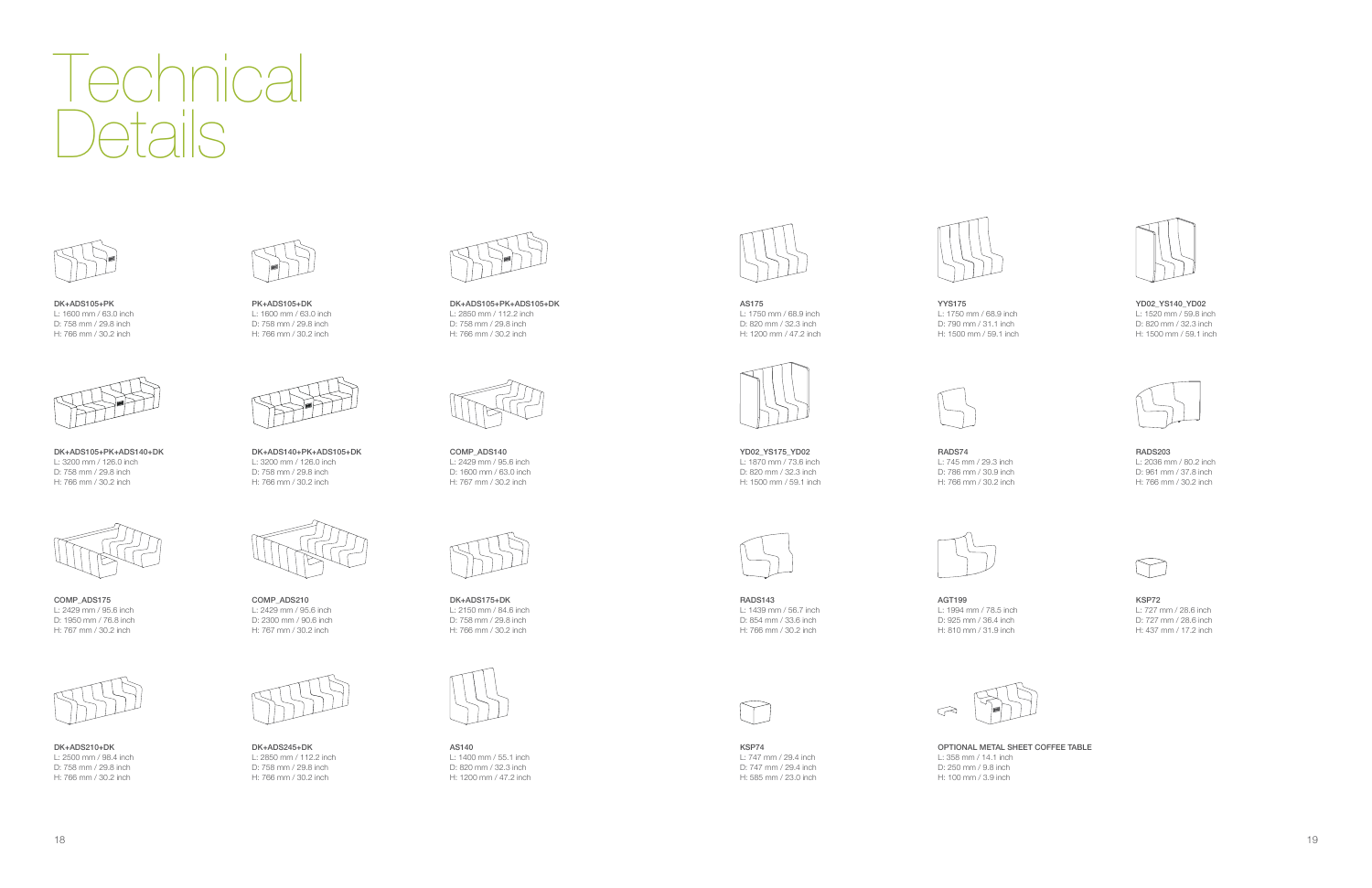## Materia Samples





20 and the contract of the contract of the contract of the contract of the contract of the contract of the contract of the contract of the contract of the contract of the contract of the contract of the contract of the con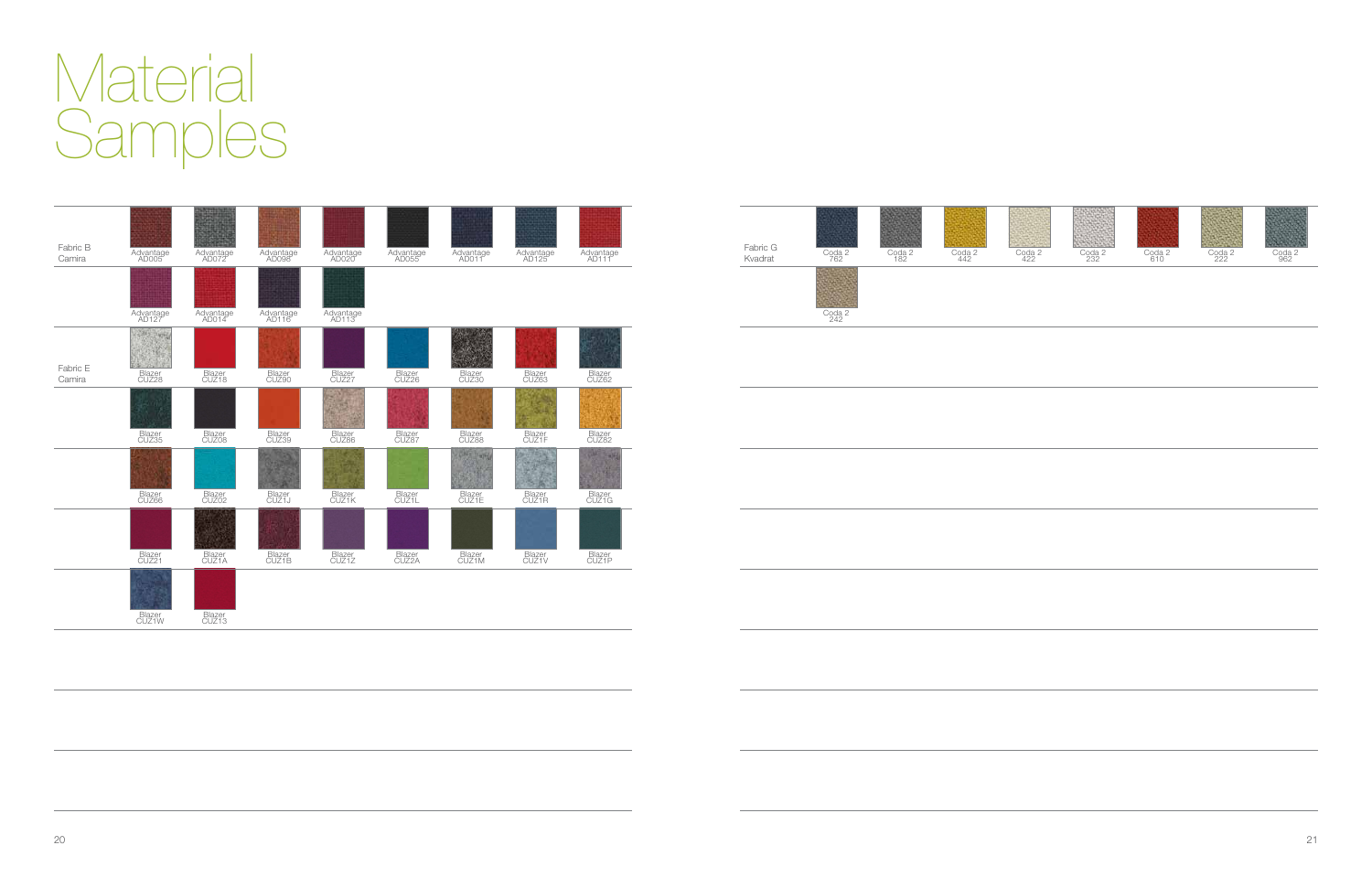#### NEW YORK

Koleksiyon New York 228 East 58<sup>th</sup> New York, NY 10022 USA Tel: +1 212 486 7500 info@koleksiyon.us

#### DALLAS

Koleksiyon Dallas 211 North Ervay, Suite 130 Dallas, TX 75201 USA Tel: +1 214 577 6070 info@koleksiyon.us

### International Showrooms

### North America

#### COLOMBIA

Schaller Group Cra 11 No: 93A-20 Bogota, Colombia Tel: +57 1 743 560 mariam@schallertech.com

#### PERU

Ziyaz Avenue Mariscal La Mar 835 Lima, Peru Tel: +51 714 9914 webziyaz@ziyaz.com

## South America

#### EGYPT

**Technolight** P.O. Box 12679 Jeddah 21483 Saudi Arabia Tel: +966 2 669 3241 hazemalazem@technolight-ksa.com

#### **BAHRAIN**

Koleksiyon Egypt The 47<sup>th</sup> Building, 90<sup>th</sup> Street North 5<sup>th</sup> Settlement, New Cairo, Egypt Tel: +20 2266 87 01 info@koleksiyonegypt.com

#### LIBYA

Avcı Interior Fourth Ring Road Venezia St, Benghazi, Libya Tel: +218 92 396 4653 cihad@avciorman.com.tr

#### **JORDAN**

Triology Furniture Company Iritiria Str. Um Uthienah Vista P.O. Box 630 - 11118 Amman, Jordan Tel: +962 6 5563778 salah@trilogyfurniture.com

#### SAUDI ARABIA

Builders Depot SPC 104 Government Ave. Manama Centre Suite 303 Building 4 Manama Kingdom of Bahrain P.O. Box 21679 Tel: +973 17 213803 malanni@archincorp.com

#### QATAR

Al Mana Galleria Salwa Road Ramada Signals Nissan Showroom P.O. Box 91 Doha, Qatar Tel: +974 4 428 3636 cihan.koseoglu@almanagalleria.com.qa

#### **IRAN**

Mammut Construction 7<sup>th</sup> Street, Khaled Estamboli Ave, No:7, P.O. Box 1513737511 Tehran, Iran Tel: +98 21 88 109 109 info@mammutgroup.com

RUSSIA Workplace Interiors Ltd. Moscow, Russia Tel: +7 926 124 48 48

Info@workplace.com.ru

#### Planmax

Piskarevskij Prospect, 2 Building 2, Office 221 Business Center "Benois" 195027, St. Petersburg, Russia Tel: +7 812 612 12 95 info@planmax.ru

> For more information please visit www.koleksiyoninternational.cor

#### AZERBAIJAN

Workplace Interiors Marine Plaza, 62 Uzeyir Hajibeyli Street Baku, Azerbaijan Tel: +99 412 599 05 82 / 83 ilham.behbudov@workplace.az

### MEA & Africa CIS Asia Pasific

#### KAZAKHSTAN

V-time Object Office Ltd. Office 111, b/c 'Prime' Furmanova 100 'g' 050000, Almaty, Kazakhstan Tel: +7 727 312 11 22 / 23 v-time@yandex.ru

#### AUSTRALIA

Envoy Furniture Suite 30391 Murphy Street Richmond 3121 Melbourne, Australia Tel: +61 3 9029 3161 dan@envoyfurniture.com.au

ENGLAND Koleksiyon Furniture Limited 9 Brewhouse Yard London EC1V 4JR United Kingdom Tel: +44 (0)20 3405 1885 info@koleksiyon.co.uk

#### **TURKEY**

Koleksiyon Cumhuriyet Mahallesi Hacı Osman Bayırı Cad. No: 25 Sarıyer 34457 Istanbul, Turkey Tel: +90 212 363 63 63 info@koleksiyon.com.tr

#### GERMANY

Network2Design Röntgenstrasse 104, 64291 Darmstadt, Germany Tel: +49 6151 9189512 info@network2design.de

#### AUSTRIA

Buerofreunde GmbH Börsegasse 9, A-1010 Vienna, Austria Tel: +43 1 532 028 7 office@buerofreunde.at

#### **SPAIN**

Artis, Arquitectura Interior Entença 242, 08029 Barcelona, Spain Tel: +34 973 25 78 00 artis@artis.es

#### NETHERLANDS

DingsDesign B.V. G. van Nijenrodestraat 151 3621 GJ Breukelen, The Netherlands Tel: +31 63195 1872 info@loading-ddesign.com thijs@loading-ddesign.com

#### **CYPRUS**

Divani Mobilya 2 Irmak Sokak Gönyeli Çemberi, Gönyeli, Nicosia, Cyprus Tel: +90 392 224 04 50 - 51 fetanetcan@gmail.com

## Europe

#### GRAPHIC DESIGN İrem Mangıtlı

PHOTOGRAPHS

Cemal Emden Gürkan Akay Joseph Brewster Onur Kolkır Ömer Çiçek



January 2016

Koleksiyon© All intellectual property rights, such as trade marks, patents and copyrights are reserved. Nothing contained in this brochure may be reproduced without written permission.